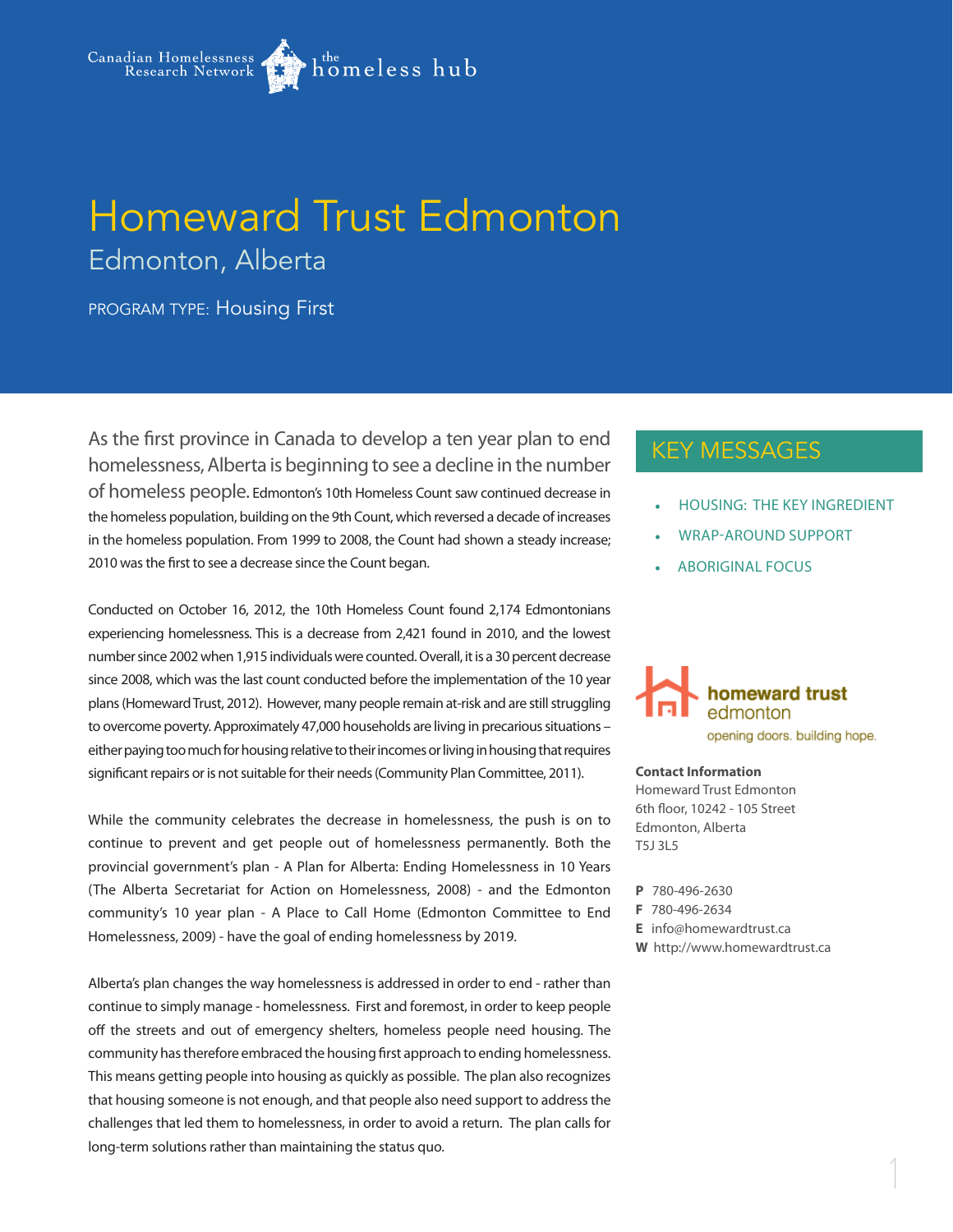The 10 Year Plan also lays out the potential cost savings of addressing homelessness. Moving 11,000 people province-wide out of homelessness would cost \$3.316 billion; managing those same people in their current state would cost \$6.65 billion. Therefore, ending homelessness would result in approximately \$3.3 billion in reduced costs to taxpayers over 10 years (The Alberta Secretariat for Action on Homelessness, 2008).

## Aboriginal Homelessness in Edmonton

Alberta's capital city, Edmonton, is relatively culturally diverse. The city has the second largest urban Aboriginal population in Canada, with 5% of its citizens being First Nations, Métis, Inuit or non-status Aboriginal peoples (Statistics Canada, 2006); some estimates have projected that it will pass Winnipeg to become the largest in Canada in the coming years. The City adopted an Urban Aboriginal Accord in 2006 (City of Edmonton Aboriginal Relations Office, 2006). While the city is committed to honouring Aboriginal traditions, Aboriginal people continue to struggle with poverty and are over-represented in the homeless population. The 2012 Homeless Count identified that 46% of the overall population of homeless people in Edmonton is Aboriginal (Homeward Trust, 2012).

The attempts to rid Indigenous peoples of Canada of their land and culture are well known. In particular, the Residential Schools system and '60s Scoop saw children separated from their families, punished for practicing or taking part in cultural traditions, and many suffered physical, sexual and emotional abuse at the hands of school staff. Despite this knowledge, these aspects are often ignored in the way that social services are delivered to Aboriginal people.

Edmonton's 10 Year Plan acknowledges the need to build further capacity amongst Aboriginal service providers in order to meet the needs of this population. This would enhance the sector's overall capacity to deliver culturallyappropriate services. Creating a space for Aboriginal agencies, Aboriginal service providers, as well as providing safe, culturally-sound supports for individuals were important next steps.

## PROGRAM DESCRIPTION

Homeward Trust provides a range of services to the community including housing development, housing first and support services, and research and community planning.

## Housing Development

Homeward Trust funds and coordinates the development of new housing units for individuals and families who are homeless, at risk of homelessness, or in need. In addition to the construction of new housing units, Homeward Trust works hard to access market housing units for clients. They work with landlords and property management companies to secure rental units for participants in the housing first program. When required, Homeward Trust operates and manages properties in need of improvement and support.

## Housing First and Support Services **Housing First**

Homeward Trust embraces the principle of housing first—that every person has the right to a safe, secure home. This principle is at the core of both the Government of Alberta and City of Edmonton's 10 year plans to end homelessness. Homeward Trust officially began the Housing First Support Program on April 1, 2009. It is intended that participants be a part of the Housing First Support Program for 12 months and then be transitioned to a reduced level of support. The final stages of the program involve preparing the client for independent living by increasing their self-sufficiency. The program is presently delivered through nine community agencies across Edmonton.

#### **Training and Support for Housing First Teams**

Homeward Trust is committed to helping its partners and funded agencies succeed. An essential component for success is training and education for Housing First workers. Regular sessions cover topics such as the core concepts of housing first, Aboriginal culture, and motivational interviewing.

#### **Rental Assistance Program**

With support from the Government of Alberta, Ministry of Human Services, Homeward Trust coordinates a rental assistance program for Housing First clients in need. While clients pay the majority of their costs, many need assistance for a period of time while they transition to independence and thus receive partial funding towards their rent. Clients are currently living in more than 800 supported units across Edmonton and the Capital region.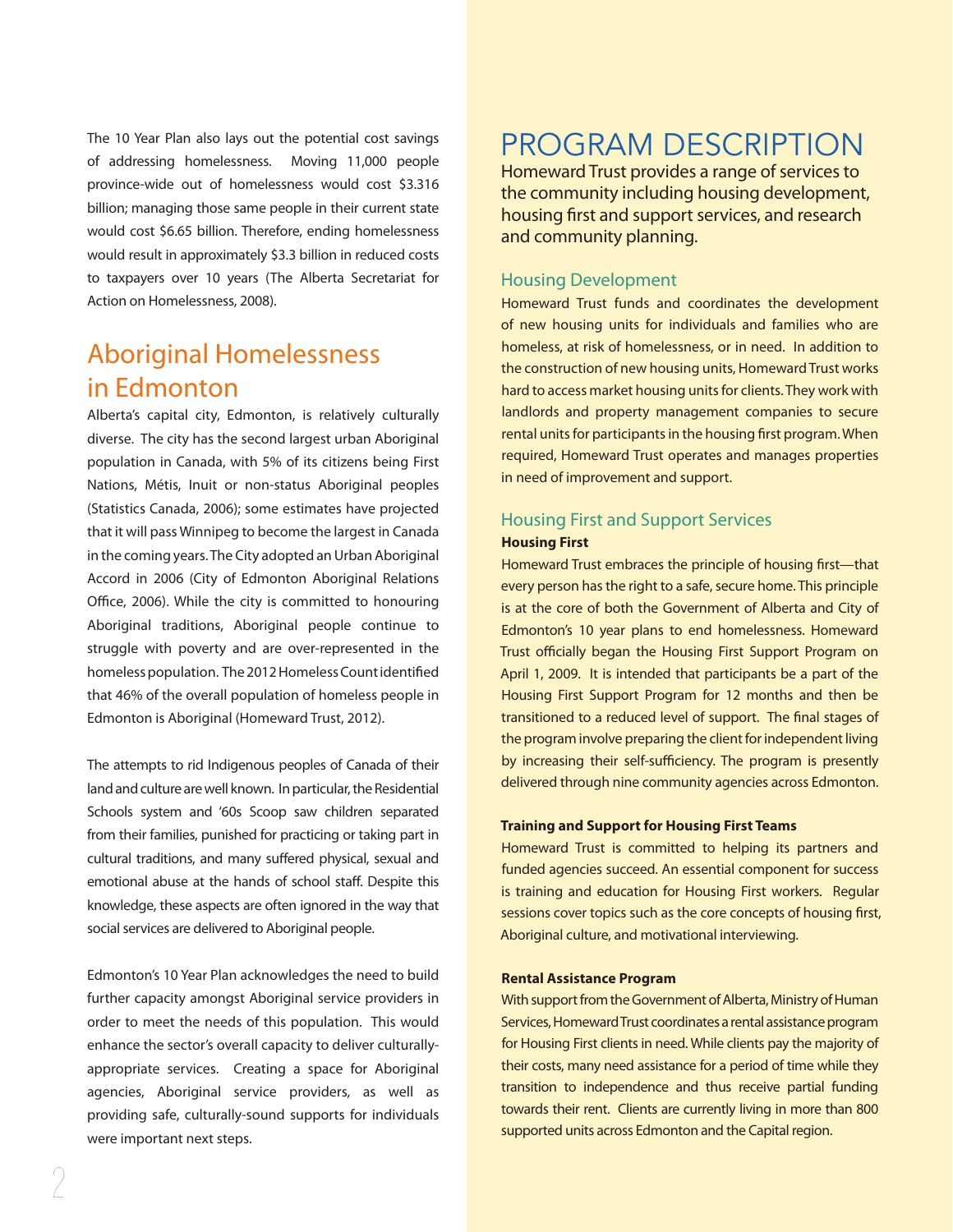#### **Find: A Furniture Store**

To better support clients when they move into housing, Homeward Trust operates a furniture market. Relying primarily on donations from citizens and corporations, Find provides essential furnishings free of charge to clients. By eliminating start-up costs, the financial stress that would otherwise accompany the move is reduced. In 2011 Find became a social enterprise. It continues to serve clients, but also sells furniture to the public, re-investing the proceeds into housing and support programs.

#### Research

#### **Efforts to Outcomes (ETO)**

Edmonton's 10 Year Plan to End Homelessness calls for Homeward Trust to serve as the central resource to collect data from its funded organizations in order to provide real-time community-level data, with documented service outcomes to public and private service providers and policy makers. Efforts to Outcomes (ETO) is a case management and data collection system that tracks client progress and information, enabling Homeward Trust and its partners to better meet the needs of clients in the Housing First Support Program and to report to Human Services, Government of Alberta, on the progress being made locally to end homelessness. In addition to reporting, ETO provides Homeward Trust with a better understanding of client demographics, needs and how they can be better served.

ETO is one of many data management systems available. The program was chosen by a Data Committee, made up of approximately 12 organizations. The Committee reviewed and tested several systems before deciding on ETO.

Homeward Trust coordinates community initiatives such as the bi-annual Homeless Count, which provides a snapshot of the population experiencing homelessness; and the Winter Emergency Response, which provides extended services and access to drop-in centres for people in need.

### Aboriginal Focus

Through its governance structure, Homeward Trust works closely with Aboriginal communities and stakeholders, including Aboriginal groups within government, as well as community based organizations that work with Edmonton's Aboriginal community. Four of the nine directors on Homeward Trust's Board of Directors are chosen from within the Aboriginal community by Aboriginal stakeholders. These four directors are recommended through an Aboriginal

Nominating Committee. The Committee is comprised of a member of the Homeward Trust Board, one appointee each from the Métis Nation of Alberta, Treaty 6 First Nations of Alberta, Treaty 8 First Nations of Alberta, and the Canadian Native Friendship Centre. The work of Homeward Trust is also informed by an Aboriginal Advisory Council, comprised of community leaders. The Council advises Homeward Trust on matters relating to Aboriginal issues and projects by:

- Encouraging innovative solutions to promote the building of Aboriginal organizations, groups, and communities in Edmonton;
- Providing awareness of the Urban Aboriginal experiences, knowledge, and cultural perspectives;
- Ensuring Aboriginal-focused projects are led by or supported by organizations that have a proven track record of serving Urban Aboriginal people in a productive and successful manner.

The Aboriginal Advisory Council reviews and provides input into capital and support program applications for funding that are focused on serving Aboriginal peoples. The Council also assists in monitoring and evaluating changes in need, and serves as a 'sounding board' for projects in the development stage. Additionally, Homeward Trust staff, housing workers, and funded agencies participate in an Aboriginal Diversity Training workshop to enhance their understanding of Aboriginal culture. This training supports the delivery of housing support services that are culturally sensitive and appropriate.

In 2010, Homeward Trust engaged Blue Quills First Nations College to conduct a study of Aboriginal clients' experiences with the housing first program in order to assess its success. The report, entitled *Perspectives on the Housing First Program with Indigenous Participants* is a qualitative look at the successes and challenges Aboriginal people face in accessing Housing First and what impact being housed has had on their lives. The study included 25 Indigenous Housing First participants and included those with varying degrees and lengths of homelessness. One immediate development resulting from this project was the creation of an Aboriginal-specific Housing First team. Operated by the Bent Arrow Traditional Healing Society, this team has been active since March 2012.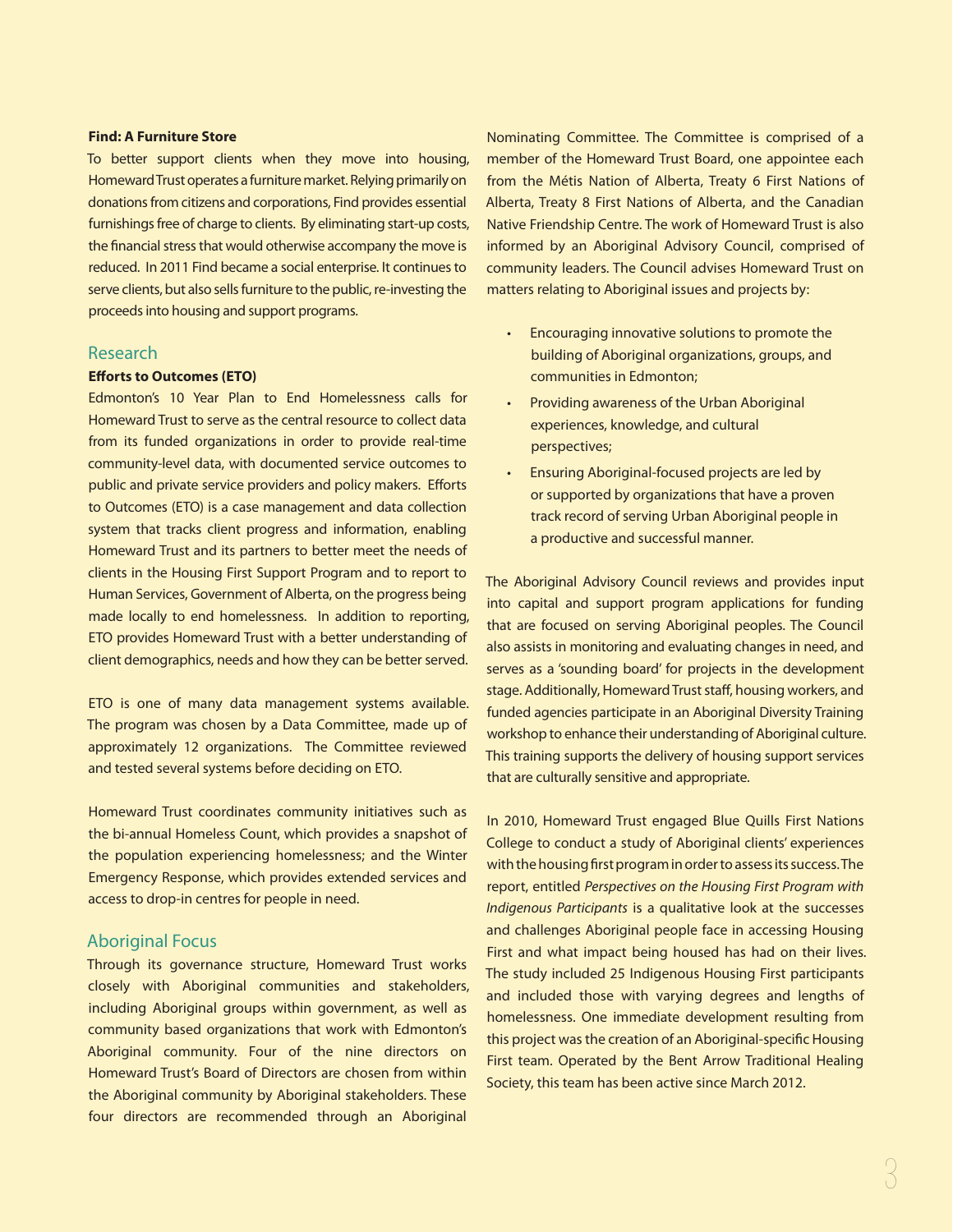# EVIDENCE OF EFFECTIVENESS

Homeward Trust uses the Service Prioritization Decision Assistance Tool (SPDAT), a 15 point webbased assessment for acuity and point-in-time experiences of clients. The tool is used to anticipate level of service need for each client and to collect data on client outcomes.) SPDAT is integrated into ETO, the data management system, so all services using ETO are using the same tool. The data presented here are drawn from Homeward Trust's Annual Community Service Delivery Data and Financial Report (Homeward Trust Edmonton, 2012).

## Housing Development

Since 2001, Homeward Trust has:

- • Funded the creation of more than 1,900 new units.
- • Provided \$82 million in funding to 84 housing developments. The total value of these developments is \$215 million: a 2.5:1 return in additional investment from other funders, orders of government, and community partners.
- • Helped clients access more than 1,237 supported units in the marketplace.

## Housing First

Since 2009:

- More than 1,750 people have found housing through the Housing First Support Program.
- Clients are living in more than 800 supported units across Edmonton and the Capital Region.
- Find has provided furniture, at no charge to clients, in more than 2,000 units.

## Housing Retention

• Of clients who have been housed since 2009, 79% have maintained housing.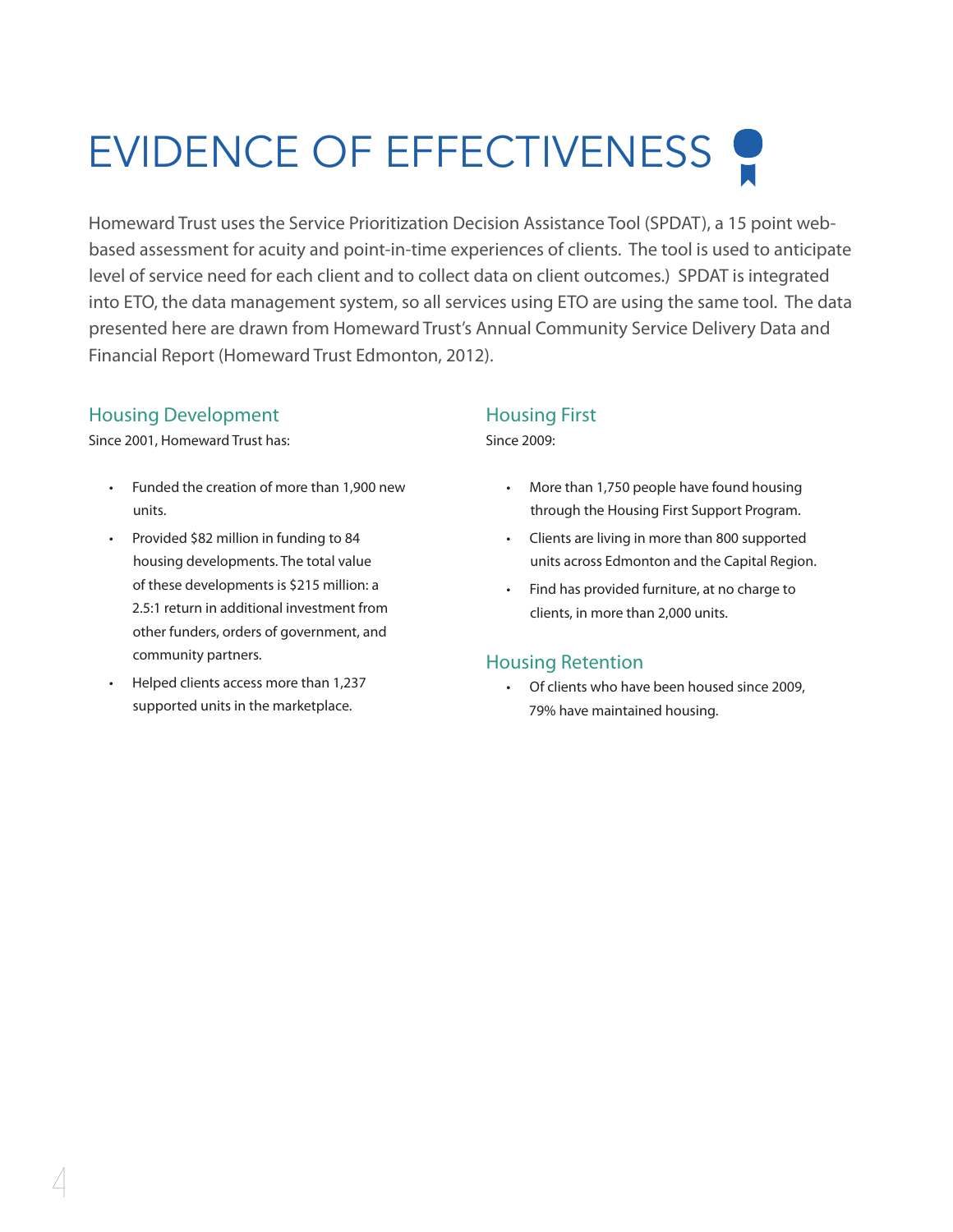## USER PERSPECTIVE



The following comments are from Aboriginal clients involved with Homeward Trust's Housing First program and who were involved in the research for the report on *Perspectives on the Housing First Program with Indigenous Participants*:

"I didn't want that life anymore…I knew I had to break the cycle some way or another. This program gave me a way to step away from it all. To take me away from downtown and not have to see those people who don't want to make the change."

"I never could have imagined that this was what they were talking about…when Housing First said they'd help me get an apartment and furniture. It's been incredible. It's nice, it's not a crack-shack or a dive. HF, they treat people equally. It doesn't matter if you've just come off the street, they'll help you. Their attitude doesn't change, they don't judge, 'cause a lot of people out there, they judge right away."

"Being able to grow roots somewhere, to stabilize yourself, so you can break the pattern, you can't do that without help. It's impossible to do that without help."

"I always dreamed I'd have my own place. So I could attend services and participate in volunteer activities. Now that I've got a place, things are starting to happen."

"I think the best part of the program is that it allows you to get stabilized in one place."

"I think this program offers a lot of stability and allows people to get comfortable where they're at and have a place to go while you look for employment and other resources."

"I know now I don't have to worry about being out on the streets again. I feel comfortable here. It's a sanctuary sort of thing being stable. You helped me get things done, like get my id together finally. Get those little things together. Those little things that are very important."

"I get support from my worker. She's not judgmental. She listens, she helps."

"It's been a wonderful program. I don't know where I'd be without it to be honest. It's overwhelming a little bit because well I have a very nice home now and I'm very happy, and none of this would have been possible without HF. I would recommend this program to anybody."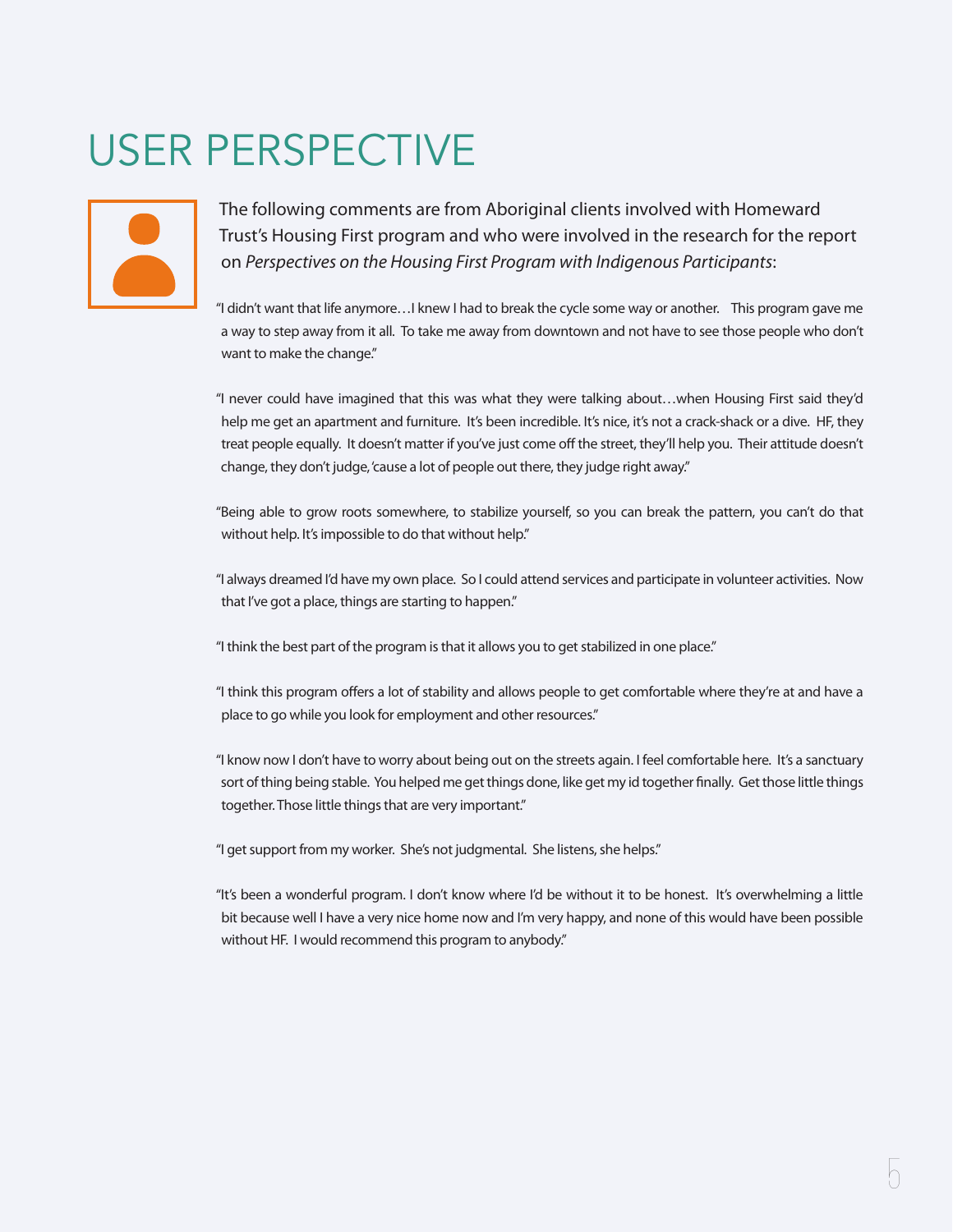## RESOURCES & ORGANIZATIONAL MODEL

## **Staffing**

Homeward Trust employs more than 35 staff in its main office, with an additional 15 at Find: Furnishing Hope. A senior management team reports to the Chief Executive Officer, and is responsible for implementing programs and initiatives and ensuring their success.

## Board of Directors and Sub-Committees

The aforementioned Board of Directors operates through a governance board model, making funding decisions and setting strategic direction. Its four sub-committees are responsible for bringing forward recommendations to the Board.

- • Audit and Finance Committee, which recommends a budget, audited financial statements, and financial policy and procedure for approval.
- • Governance Committee, which recommends changes to bylaws, policies, and the Board nomination and recruitment process.
- • Government Relations Committee, which reviews government and stakeholder relations strategy.
- • Human Resources Committee, which oversees the recruitment, hiring, and performance of a Chief Executive Officer.

## Indentured Committees

Three committees which inform the work of the Board are identified in the organization's Indenture of Trust.

• The Project Review Committee, comprised of the three orders of government and business and philanthropic communities, serves as an impartial group of stakeholders and partners that provides advice to administration as required and makes recommendations regarding applications for funding.

- The Aboriginal Advisory Council acts as an advisor to Homeward Trust Edmonton on matters relating to Aboriginal issues and projects by providing awareness of the urban Aboriginal experience, knowledge and cultural perspective, and ensuring Aboriginal focused projects benefit predominantly, disadvantaged urban Aboriginal people. The Council is comprised of leaders in the Aboriginal community.
- The Community Plan Committee is responsible for recommending, for Board approval, a Community Plan, developed based on planning, research, community consultation, and other means it determines appropriate. In addition, it monitors progress, and sets priorities for implementation, throughout the duration of the plan. More than 20 stakeholder groups participate on the Committee.

## Non-Indentured Committees

Several non-indentured committees serve to advise Homeward Trust administration, and to aid in the planning and implementation of programs and initiatives.

The Homeless Connect Steering Committee, comprised of more than 15 stakeholders and partner organizations, plans and coordinates the semi-annual event, which provides more than 70 services to people experiencing homelessness or at-risk for free.

The Homeless Count committee organizes the biennial event, ensuring that appropriate agencies and stakeholders are engaged, and that the street count component captures all the areas where people may be counted.

The Housing First Advisory Council is comprised of Executive Directors and Senior Managers of the agencies delivering the program. It discusses challenges, opportunities, and reviews progress.

The Youth Services Committee provides advice and expertise on Homeward Trust's initiatives targeting youth who are at-risk or experiencing homelessness.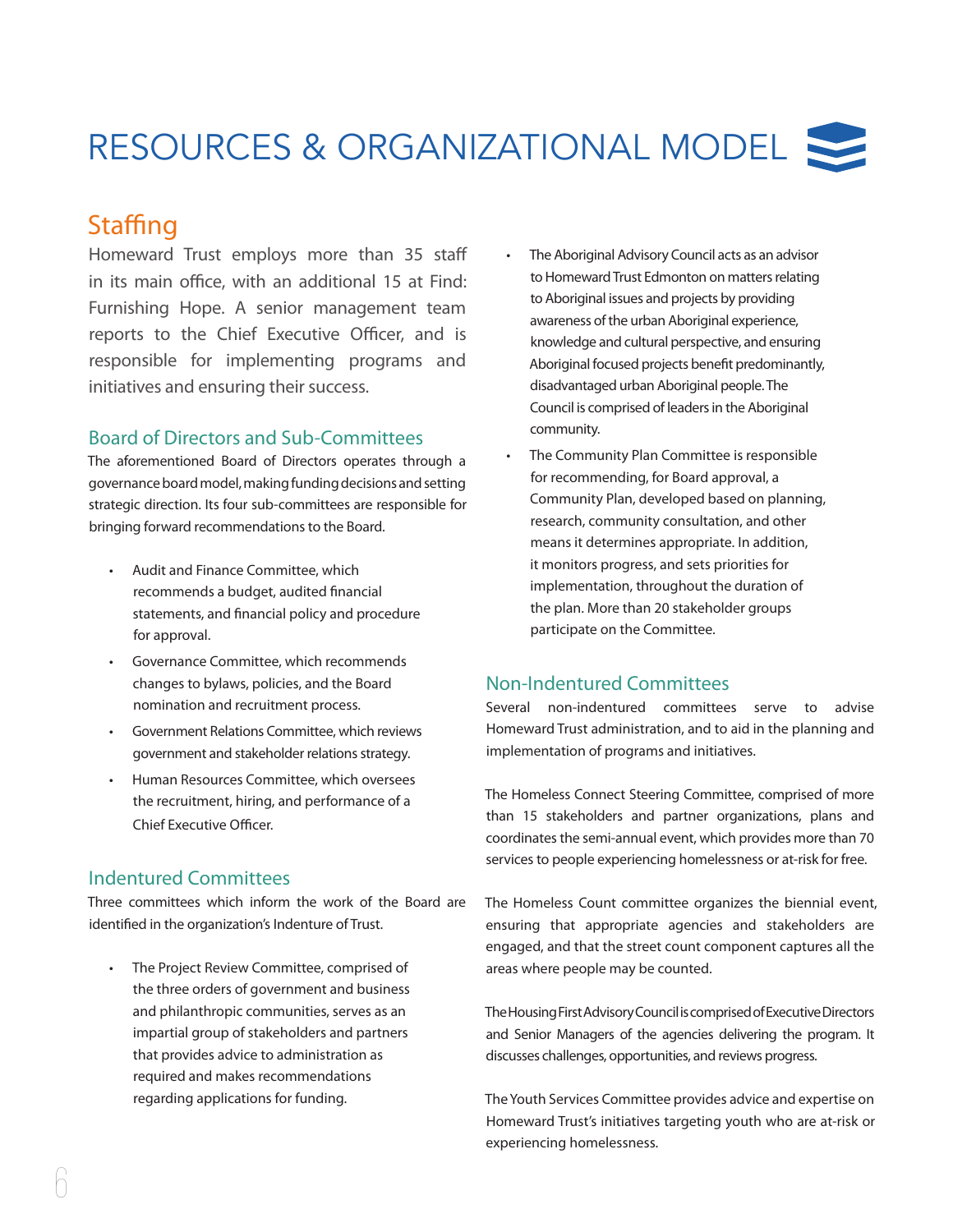## Funding

Homeward Trust receives its funding from the three orders of government, and the private and not-forprofit sectors. The Government of Canada, through the National Homelessness Initiative (NHI) then the Homeless Partnering Strategy (HPS), has contributed over \$79 million to Homeward Trust – and previously the Edmonton Housing Trust Fund – since 2001. The City of Edmonton has contributed over \$26 million in funding during that time. The Government of Alberta has provided over \$43 million as part of the 10 Year Plan implementation since 2009. HTE staff also work to secure a significant amount of money from philanthropic, corporate and public donations to fund all the activities outlined in the Community Plan.

## Key Partnerships

Alberta is one of the leading provinces when it comes to integrating services across the homeless sector in order to adequately meet homeless people's complex needs. Some communities are a part of what is referred to as a 'system of care', whereby homeless-serving organizations work together, using a common intake, referral and data collection system. As such, HTE is connected to a variety of services. Some of the key partners in the HTE system are:

### **Edmonton Coalition on Housing and Homelessness (ECOHH)**

ECOHH raises awareness and advocates on housing and homelessness issues in Edmonton, through events such as the annual HomeFest concert, and the Homeless Memorial.

#### **Wichitowin**

Wichitowin is a voice for urban Aboriginal peoples, and works with Homeward Trust on issues that affect housing and homelessness in the Aboriginal community.

#### **Reach Edmonton**

Reach focuses on prevention issues, and works in collaboration with Homeward Trust to help the most vulnerable citizens. For example, the two organizations co-fund a Crisis Diversion Service Team, which provides 24/7 response to help people in need.

### **Seven Cities of Alberta**

The Seven Cities of Alberta is a collective of Community-Based Organizations (CBO) in each of the cities working to end homelessness across the province. It is a forum for sharing ideas, working with government, and building capacity in each community.

### **Edmonton Homeless Commission**

The Commission is tasked with championing Edmonton's 10 Year Plan to End Homelessness and monitoring its progress. As the organization tasked with implementing the Plan, Homeward Trust works with the Commission to advance matters related to the Plan's success.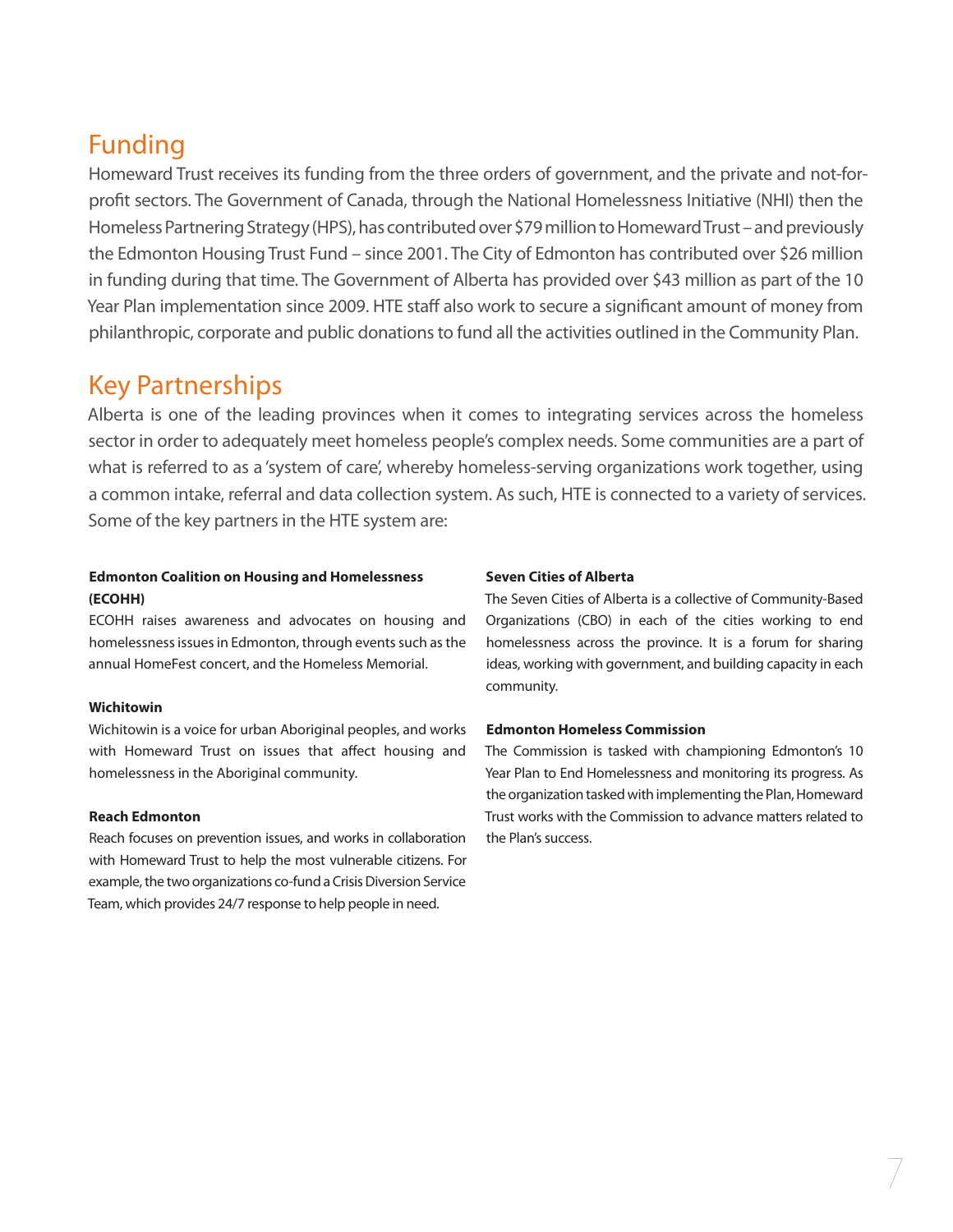

## **HOUSING: THE KEY INGREDIENT**

Housing is the key to breaking the cycle of homelessness. When people have a home, they feel safe and secure and are better able to address the other problems that are keeping them homeless. In Alberta however, higher construction and land costs, gentrification and condominium conversions, among other factors, have led to a lack of affordable housing. The high demand for rental accommodation makes it hard for those leaving emergency shelters to find accommodation. By providing housing, HTE is fulfilling one of the key mandates of Edmonton's plan to end homelessness – helping to ensure an adequate supply of permanent, affordable housing with appropriate supports for people who are homeless.

## WRAP-AROUND SUPPORT

Each homeless individual or family has a unique set of circumstances that contribute to their homelessness, and requires a unique set of supports and guidance to overcome the challenges they face. Homeward Trust provides the basics: housing, furniture, and financial support, and then provides essential social support that focuses on life skills, connecting with the community, accessing training and employment opportunities, dealing with any outstanding health or criminal justice issues, help with family reconnections, money management and psychiatric or substance abuse treatment.

Once they leave the Housing First program, clients can receive support for up to 18 months. The level of support will vary. Some individuals and families may need only a little support to help with their new housing situation. Some may require modest levels of support from time to time. Others will need robust, ongoing support in order to remain stable in their housing and avoid a return to homelessness.

## **ABORIGINAL FOCUS**

The homeless population is not a homogenous group – there are several sub-groups that require a targeted response. The response required to effectively serve Aboriginal peoples experiencing homelessness requires a culturally-appropriate model that differs from that required to effectively serve other populations. A key part of this is engaging Aboriginal communities and service providers, and raising awareness of Aboriginal cultures and history amongst all agencies and stakeholders serving Aboriginal clients.

In addition to incorporating an Aboriginal Advisory Council into its leadership, Homeward Trust provides a range of services not only for Aboriginal people, but also for those working with Aboriginal people. HTE provides workshops, including Aboriginal Diversity Training, where a community elder gives a cultural lesson, introduces cultural artifacts, talks about protocols, what to expect and what you might experience in serving some community members.

Existing models of housing support services that combine intervention with the provision of safe, affordable, and appropriate housing often do not adequately deal with core needs associated with the negative consequences of colonization, including the intergenerational trauma from Residential Schools, the 60s Scoop, and other hallmarks of systemic marginalization and oppression of Aboriginal peoples in Canada.

The housing first model, due to its client-centered and harm reduction approaches, is evolving towards the adoption of a decolonization process in the way it is delivered. HTE provides training on indigenous culture, history, colonization and decolonization to staff in funded agencies and throughout the sector.